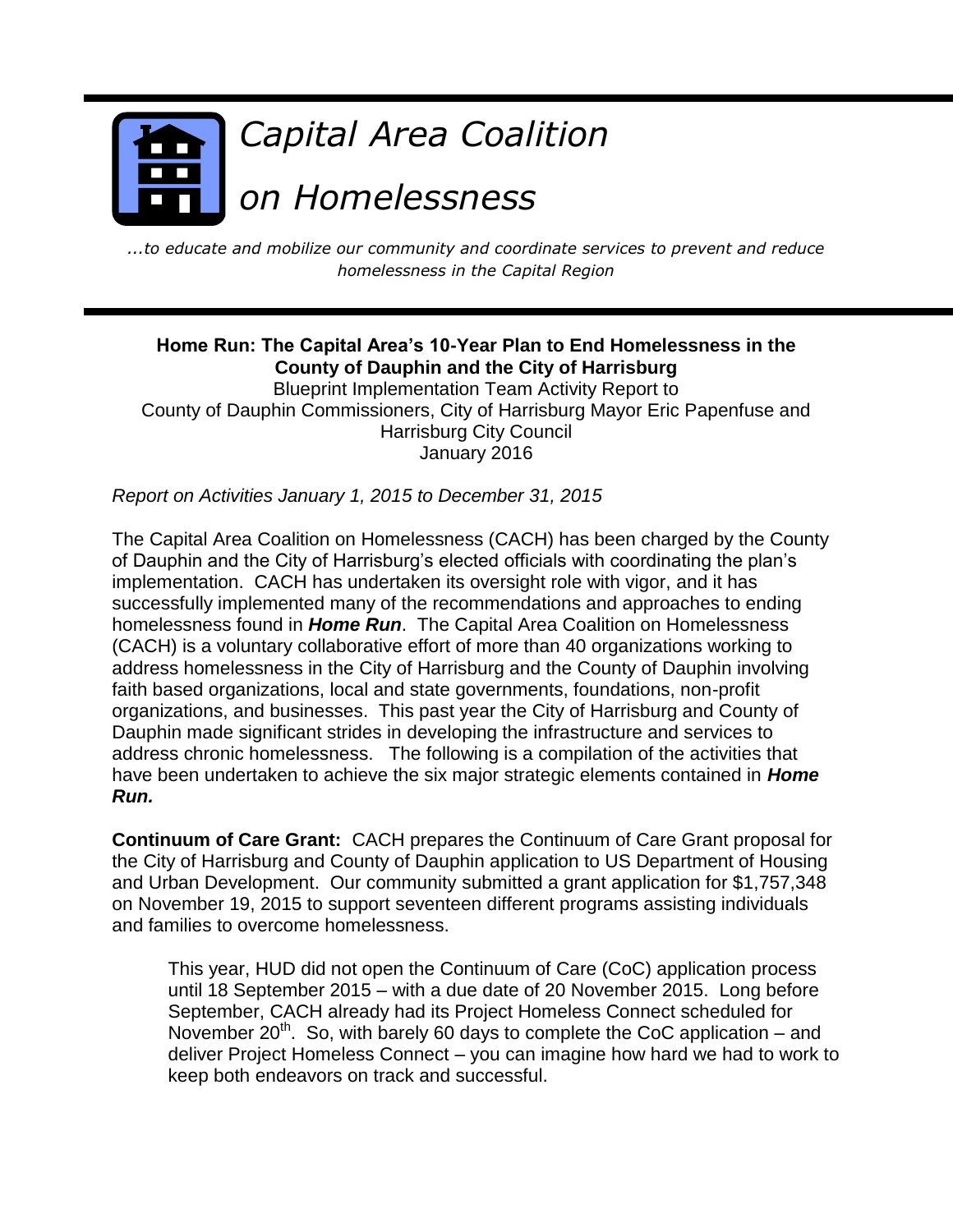This year's HUD CoC application totaled \$1,757,348. A decision on the grant application is expected in spring 2016. The application consists of individual projects/activities/programs, by individual agencies – with whom HUD contracts directly. (CACH is not a pass-through of HUD CoC funds).

Each year, HUD limits the total dollar amount available to each Continuum of Care across the country. This means that since about 2005, our community has been able to add very few new projects. On top of that, the last two years have seen HUD change its award process which effectually reduces CoC funding, forcing a cut to renewal programs and a slim chance of new program applications being funded. So this year, we will be pleased to have as many renewal program applications approved as possible, and it will be a happy bonus if our one New Project is awarded.

HUD has issued specific guidelines with which we must "rank" all of the programs. The seventeen programs in priority ranking are:

# **Renewal - Permanent Housing Programs:**

- 1. YWCA of Greater Harrisburg 2015: Safe Haven Permanent Supportive Housing \$130,171.00,
- 2. YWCA of Greater Harrisburg 2015: YW-Veterans Housing \$67,262.00,
- 3. Housing Authority of the County of Dauphin: Dauphin Co 2008 Shelter + Care Expansion Renewal \$33,012.00,
- 4. YWCA of Greater Harrisburg 2015: YWCA PHD Renewal \$110,643.00,
- 5. Brethren Housing Association Renewal: Side By Side 2015 \$67,094.00,
- 6. Shalom House: SHARP \$90,161.00,
- 7. Housing Authority of the County of Dauphin: Dauphin Co. Housing Authority Shelter + Care Renewal \$218,889.00,

#### **Renewal – Safe Haven:**

8. Christian Churches United: Susquehanna Harbor Safe Haven \$317,210.00,

#### **Renewal - Homeless Information Management System (HMIS) – Required by HUD for all CoC-funded Programs:**

9. Capital Area Coalition on Homelessness: HMIS Renewal \$48,705.00,

# **Renewal - Transitional Housing Programs:**

- 10. Gaudenzia Delta: DELTA Transitional Housing \$85,668.00,
- 11. YWCA of Greater Harrisburg 2015: YWCA Transitional Housing Renewal \$171,096.00,
- 12. YWCA of Greater Harrisburg 2015: Linda House Renewal \$50,000.00,
- 13. Gaudenzia Delta: DELTA Community Transitional Apartments \$31,648.00,

# **Renewal – Supportive Services Programs:**

14. YWCA of Greater Harrisburg 2015: YW-WORKS Singles Renewal \$98,032.00,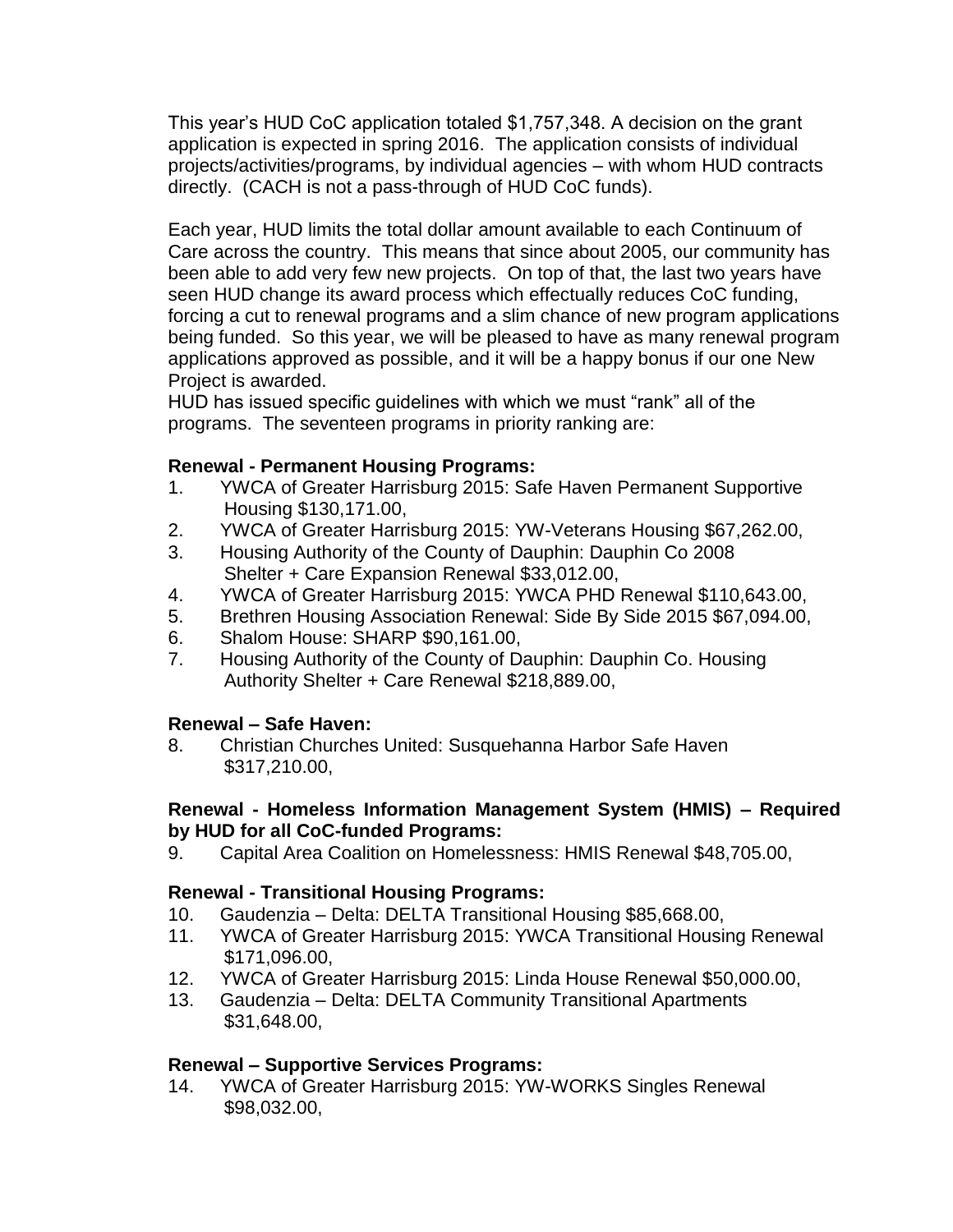15. YWCA of Greater Harrisburg 2015: YW-WORKS Parents Renewal \$48,040.00,

#### **New – Permanent Housing Program:**

16. YWCA of Greater Harrisburg 2015: YWCA Permanent Supportive Housing Bonus Project \$140,833.00,

**New – Planning Grant** – HUD assigns the dollar amount and will award if funds are available

17. Capital Area Coalition on Homelessness Planning Grant \$48,884.00.

The Continuum of Care grants required a local match from other private or governmental sources. The competitive Continuum of Care grants represent the largest federal commitment to addressing homelessness in the City of Harrisburg and County of Dauphin. Since 2000 (excluding 2015's application), the Continuum of Care grants have brought more than \$16,000,000 to our community. In addition, more than \$13,000,000 has been committed in cash matching and leverage funds to support services to the homeless individuals and families through the grant.

Details on the grant submission and individual programs are available by contacting Tim Whelan at 717-732-0700 extension 4053.

 **Project Homeless Connect:** Through the efforts of the Service Delivery Committee, CACH held its sixth Project Homeless Connect (PHC) on November 20, 2015 at the Farm Show. The project is designed to bring all of the resources needed to assist unsheltered, chronically homeless individuals together in a single location. The format was modeled on other successful programs conducted around the United States. By having all of the service providers in a single location, it improves access to resources, and it aids problem-solving between community organizations in addressing barriers to providing services. The Project served 344 guests plus 31 children seeking various forms of assistance; with a total equaling 375 people. Three unaccompanied youth attended PHC. In addition, many other individuals obtained support and made connections with service providers that will work with them in addressing barriers to obtaining permanent housing. There were more than 82 hours of case management services following the event as of December 31, 2015. The Project was supported by more than 460 volunteers and had 72 different service providers and agencies available to offer assistance. The Project used a new format this year that concentrated services on unsheltered individuals and those persons living in emergency shelters. This approach led to improved service accessibility for the most vulnerable members of our community. The effort was fully funded by more than \$25,500 in private donations. More information on Project Homeless Connect can be obtained from Deborah Ritchey at 717-255- 6587.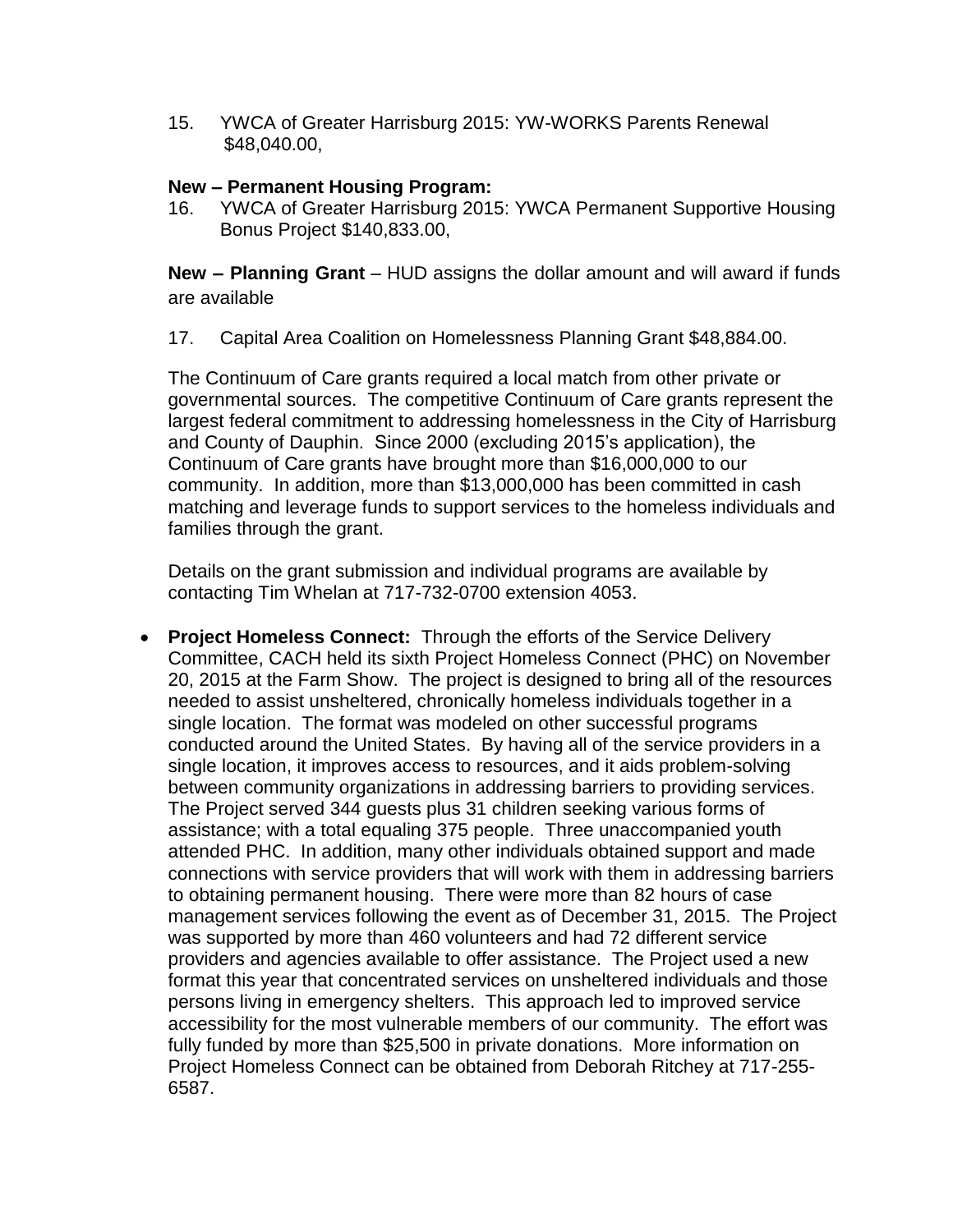- **Drop-in Center Expanded Outreach Services Available:** Key to helping unsheltered and chronically individuals achieve permanent housing are active and comprehensive outreach services. Currently, outreach services are provided by Bethesda Mission, Downtown Daily Bread, the two safe havens, Isaiah 61 Ministries, and other charitable programs. One element that was missing from our community's outreach services was a "drop-in center". This service opened in October 2015 and is available at Downtown Daily Bread (Pine Street Presbyterian Church, Boyd Center) in the afternoons daily (Monday to Friday). The drop-in center provides a safe place for homeless individuals to gather and where outreach services are provided in a caring manner.
- **New Affordable Housing Units**: A critical strategy component for preventing homelessness is adding new affordable housing units. With assistance from local developers and financing from the Pennsylvania Housing Financing Agency, new housing units are being added to our housing stock. A total of 112 new affordable housing units were funded in 2015 in Dauphin County. These new units include:

*Union House Apartments, Lykens*

- $\checkmark$  28 units of affordable housing
- $\checkmark$  4 units designed for individuals needing accessible features
- $\checkmark$  3 units with rents at 20% of area median income

*Sunflower Fields, Susquehanna Township*

- $\checkmark$  34 units of affordable housing
- $\checkmark$  4 units designed for individuals needing accessible features
- $\checkmark$  2 units with rents at 20% of the area median income
- $\checkmark$  5 units set aside for CACH as Local Lead Agency, to refer individuals with mental illness and/or co-occurring substance use disorders
- $\checkmark$  18 units subsidized (including accessible and supportive units) with project-based vouchers from Dauphin County Housing Authority

*Mulberry Apartments, Harrisburg City*

- $\checkmark$  50 units of affordable housing
- $6$  units designed for individuals needing accessible features
- $\checkmark$  5 units with rents at 20% of area median income
- **Point In Time Survey 2015:** The on-going efforts to address homelessness in the Capital Region are growing, remain strong and are active. Yet, there continues to be a need for additional affordable housing and services to support homeless individuals and families in the region. The 2015 Point in Time survey tracked all participants through the use of anonymous identifiers enabling an unduplicated count of homeless census participants at multiple locations. There were 16 unsheltered. At temporary facilities: 199 were in emergency shelter; 166 in transitional housing; and 21 in safe havens. A total of 402 persons, 268 adults and 134 children, were unsheltered or at known temporary housing programs. The census also counted 183 formerly homeless individuals and children who are now in permanent housing homeless programs. 47 are classified as near homeless, i.e. not unsheltered or at a temporary housing program. The full Point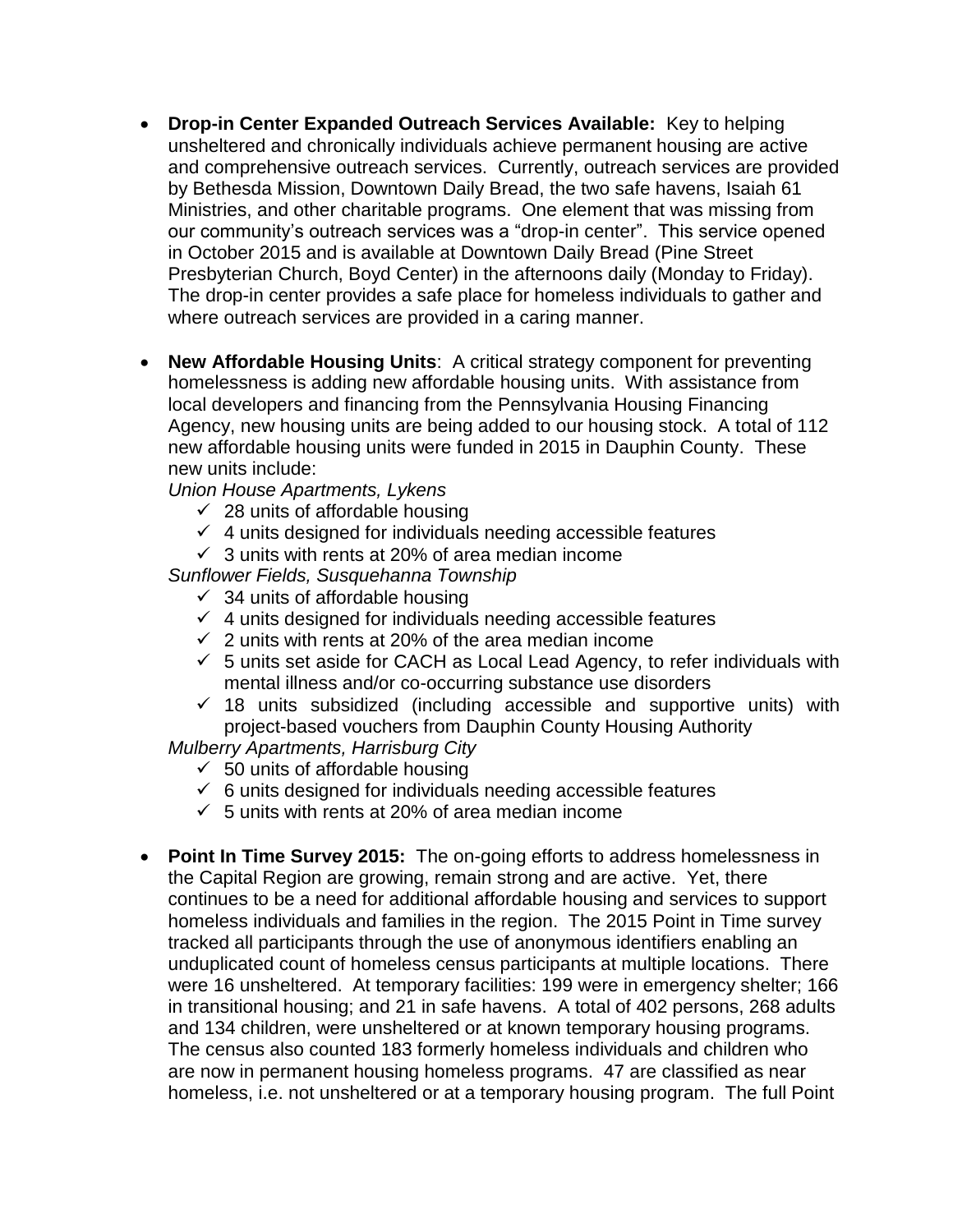In Time Survey Report and a Five-Year Analysis of Point In Time Reports is available by contacting Tim Whelan at 717-732-0700 extension 4053.

- **HMIS:** CACH continued coordination of the Homeless Management Information System (HMIS) with ongoing support for operation of the system. The network has been fully implemented and using the Bowman Service Point since June 2013. The system is a cornerstone for gathering updated information on the homeless situation. All U.S. Department of Housing and Urban Development (HUD) mandated service providers are participating in the HMIS system. CACH provides ongoing technical support for existing and new users in addition to refresher trainings. There are eight (8) agencies using the system for 29 different programs. Work began to add to Bowman the Substance Abuse and Mental Health Services program titled, Projects for Assistance in Transition from Homelessness (PATH), in early 2016. CACH will again submit to HUD the Annual Homeless Analysis Report (AHAR) in 2015. It was able to base this report on the Homeless Management Information System (HMIS). The Bethesda Mission does not participate in CACH's HMIS, so that the AHAR did not include their services provision. Discussions are taking place to address this absence of a major provider to the HMIS work. The AHAR is submitted to Congress and provides an annual "snapshot" of homelessness in Dauphin County. CACH earns a point in its standing with HUD by submitting the AHAR. This report states that between October 2014 and September 2015 there were 497 families and 194 individuals homeless in Dauphin County. This is a reduction in homelessness since our last report. In addition to these accomplishments by CACH, for the first time our network agencies submitted to HUD Annual Performance Reports (APR) based on HMIS. These agencies earn points in their standing with HUD by this accomplishment. Through the financial support of the City of Harrisburg and the County of Dauphin, CACH is able to provide these services without a cost to our network agencies.
- **Website Revised and Updated:** To help facilitate access to needed housing and support services for homeless individuals and families, CACH developed and maintains a vigorous website. The website address is: [www.cachpa.org.](http://www.cachpa.org/) The website includes information on how to access services, service availability, contact information and background about homelessness in the region. In addition, thanks to support from a Shippensburg University MSW student field placement, CACH has developed its social media presence with the introduction of Facebook, Twitter and a blog accounts.
- **Community Conversations Committee:** This effort facilitates partnership and collaboration with focus in the faith community, with leadership support from Christian Churches United (HELP), Partnership for Hope, Heart of Harrisburg Church, The (Martin Luther) King Center, Penbrook Church of God and others, continue to develop unifying strategies (among churches and then with the community at large) and action steps that can help churches in their role of serving community (independently and collectively), establishing (or re-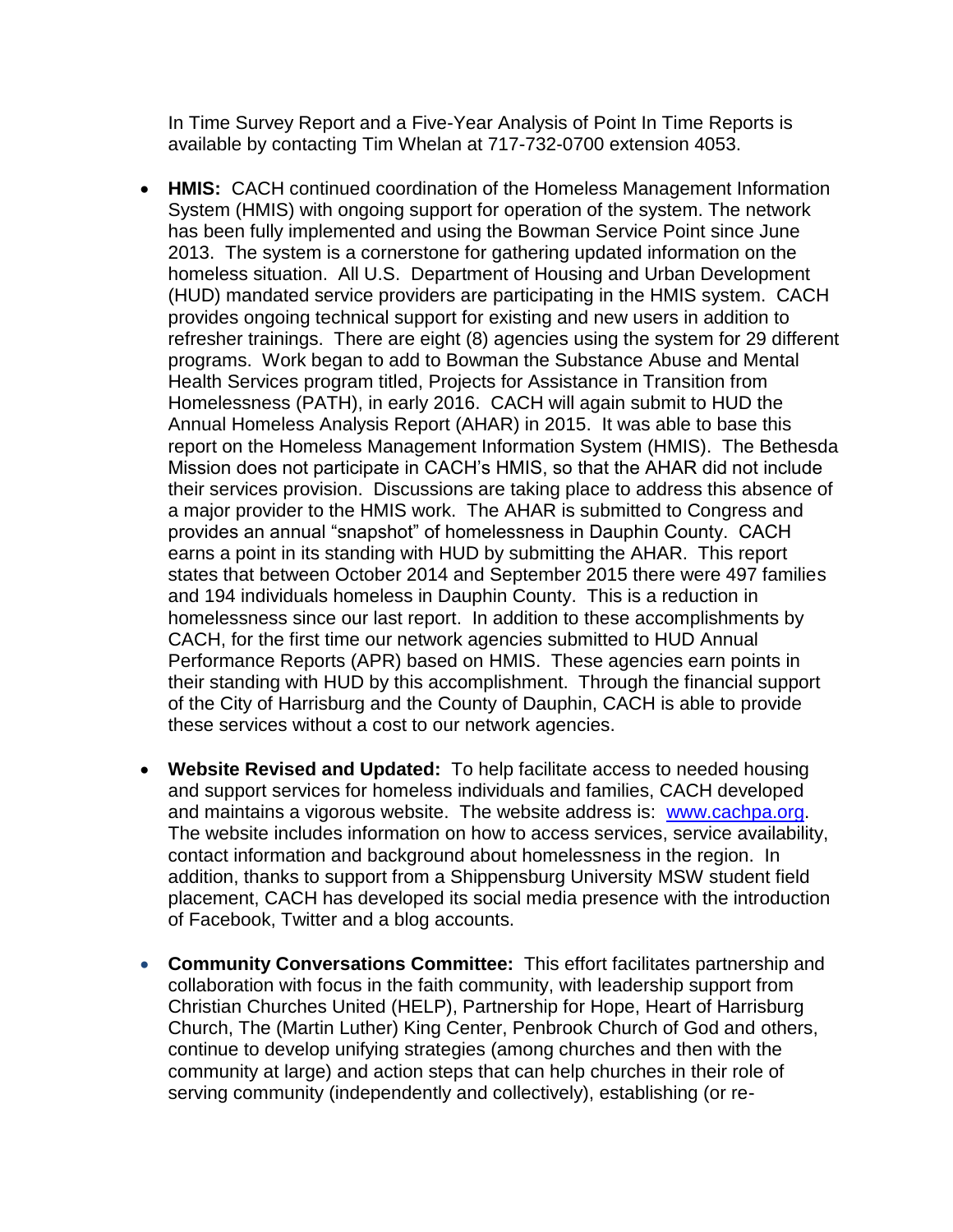establishing) local churches as foundational, credible, reliable resources for anyone in need, being the cornerstone of "neighborhoods" as they are already positioned to be.

Out of this overarching effort of the faith community connecting in a unifying way with a common vision, work has been started to address the need for day care services, expand aftercare mentoring services for persons transitioning from shelter or transitional housing, launching a non-denominational, cooperative gardening project to effect a "farm to table" opportunity for shelters which in turn can yield instruction on nutrition, cooking and resource management. For 2016, a priority objective of building upon the foundation of partnership and unified vision among the faith partners is underway.

 **Changing Conditions Threaten Progress:** The efforts to implement the recommendations contained in *Home Run* need to be vigorous and sustained. Progress is being made in addressing chronic homelessness, but current economic conditions are causing more people to lose their housing. In addition, there have been reductions in financial support from governmental and charitable sources to address homelessness. These reductions are impacting needed services by reducing assistance available for prevention services and reducing the number of case managers available. Further, the US Department of Housing and Urban Development keeps placing additional burdens on local communities for addressing homelessness without providing funding assistance.

# *Background*

*Home Run: The Capital Area's 10–Year Plan to End Homeless in the County of Dauphin and the City of Harrisburg (Home Run)* is the culmination of an eight month planning effort by providers of homeless services, emergency service providers, regional, state and local government leaders, affordable housing providers and developers, community leaders, and homeless people themselves.

*Home Run* is a long-range, comprehensive plan to help our citizens who are homeless establish healthy and stable lives in permanent housing. Concurrently, it is a long-range plan to prevent families and individuals from becoming homeless. Its recommendations are evidence-based, and draw from the best practices of innovative programs and initiatives throughout the country.

*Home Run* is intended to end long-term or chronic homelessness in our community by incorporating evidence-based practices in the continuum of care. A growing body of research demonstrates that members of this group are poorly served by traditional efforts which results in a disproportionate share of emergency services and resources being dedicated to them. In Dauphin County and the City of Harrisburg, an estimated 83 people who are chronically homeless in 2015 use services that cost our community over \$1,568,700 each year. Due to the change in community services and housing first